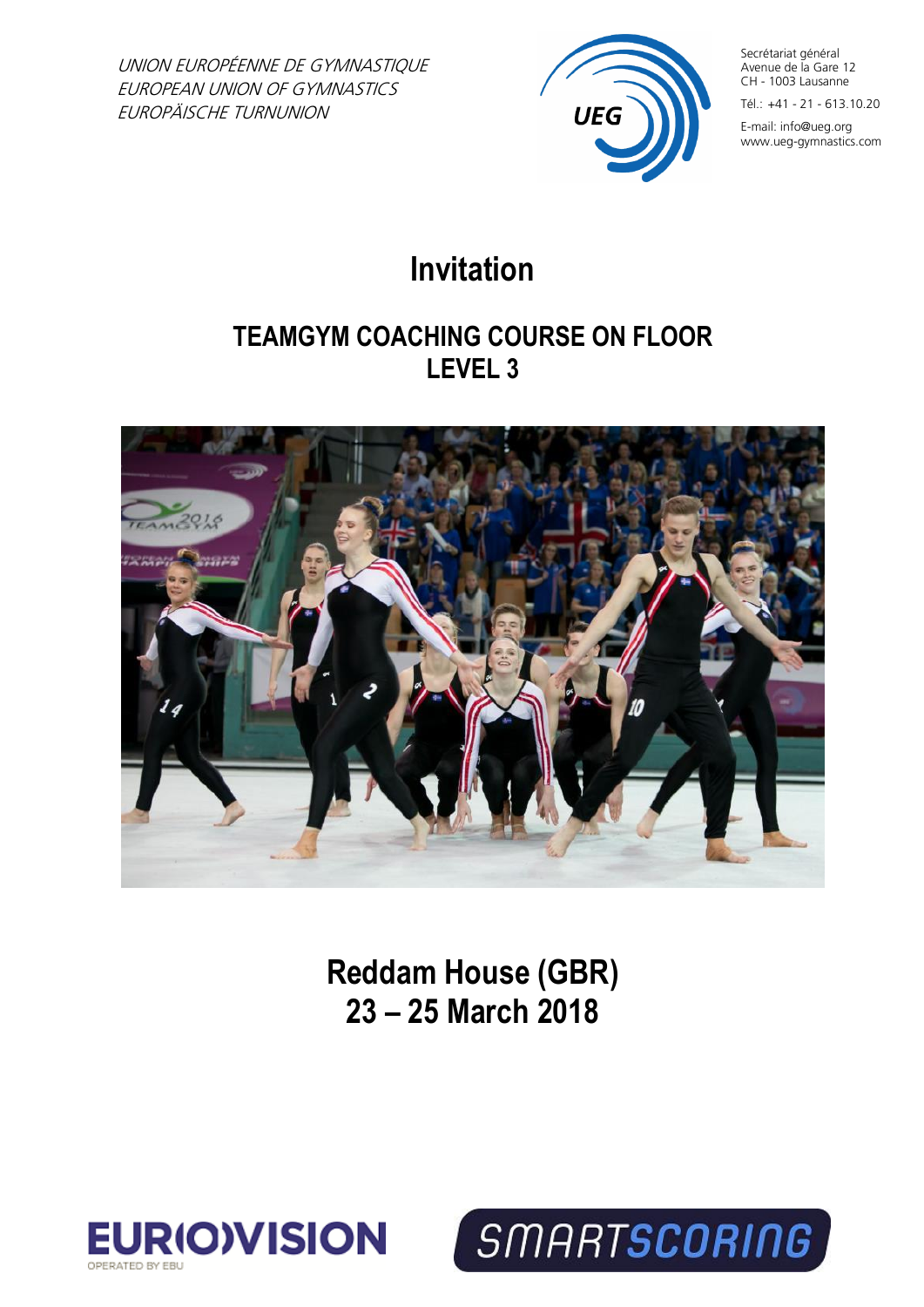

Secrétariat général Avenue de la Gare 12 CH - 1003 Lausanne

Tél.: +41 - 21 - 613.10.20

E-mail: info@ueg.org www.ueg-gymnastics.com

## **To the UEG Member Federations**

#### *INVITATION TO THE TEAMGYM COACHING COURSE ON FLOOR LEVEL 3 March 23rd to 25th, 2018 at the Reddam House, Wokingham / GBR*

Dear Gymnastic friends,

The UEG Technical Committee TeamGym in cooperation with British Gymnastics have great pleasure in inviting coaches from the UEG Member Federations, to participate in a **Level 3** Coaching Course on Floor at the Reddam House (GBR).

The Coaching Course offers an excellent opportunity to develop your knowledge and skills as a TeamGym floor Coach. This course consists of both theoretical and practical sessions. The course will cover the third level (out of three) in the UEG TeamGym Education Programme (see Appendix 1).

All attendees will receive a diploma, which documents their participation.

#### **Age**

Participants must be at least 18 years old**.**

#### **Venue**

Reddam House Bearwood Rd, Wokingham Berkshire RG41 5BG

#### **Preliminary Programme**

| Friday   | March 23rd             | Course starts at 4 p.m.                              |
|----------|------------------------|------------------------------------------------------|
| Saturday | March 24 <sup>th</sup> | Training sessions and Lectures from 9 a.m. to 5 p.m. |
|          |                        | Dinner at the hotel at 7 p.m.                        |
| Sunday   | March 25th             | Training sessions and Lectures from 9 a.m. to 4 p.m. |
|          |                        | Departure from 4 p.m.                                |

#### **Registration**

The registrations have to be sent to the following E-mail address: **info@ueg.org** Definitive / Nominative registration: February 15<sup>th</sup>, 2018

As we only have place for 20 participants, we please ask you to register no more than 2 coaches per federation. If your Federation wants to participate with more coaches, please inform the UEG office when sending your registration. Before booking the flights, please wait for the confirmation of the UEG.



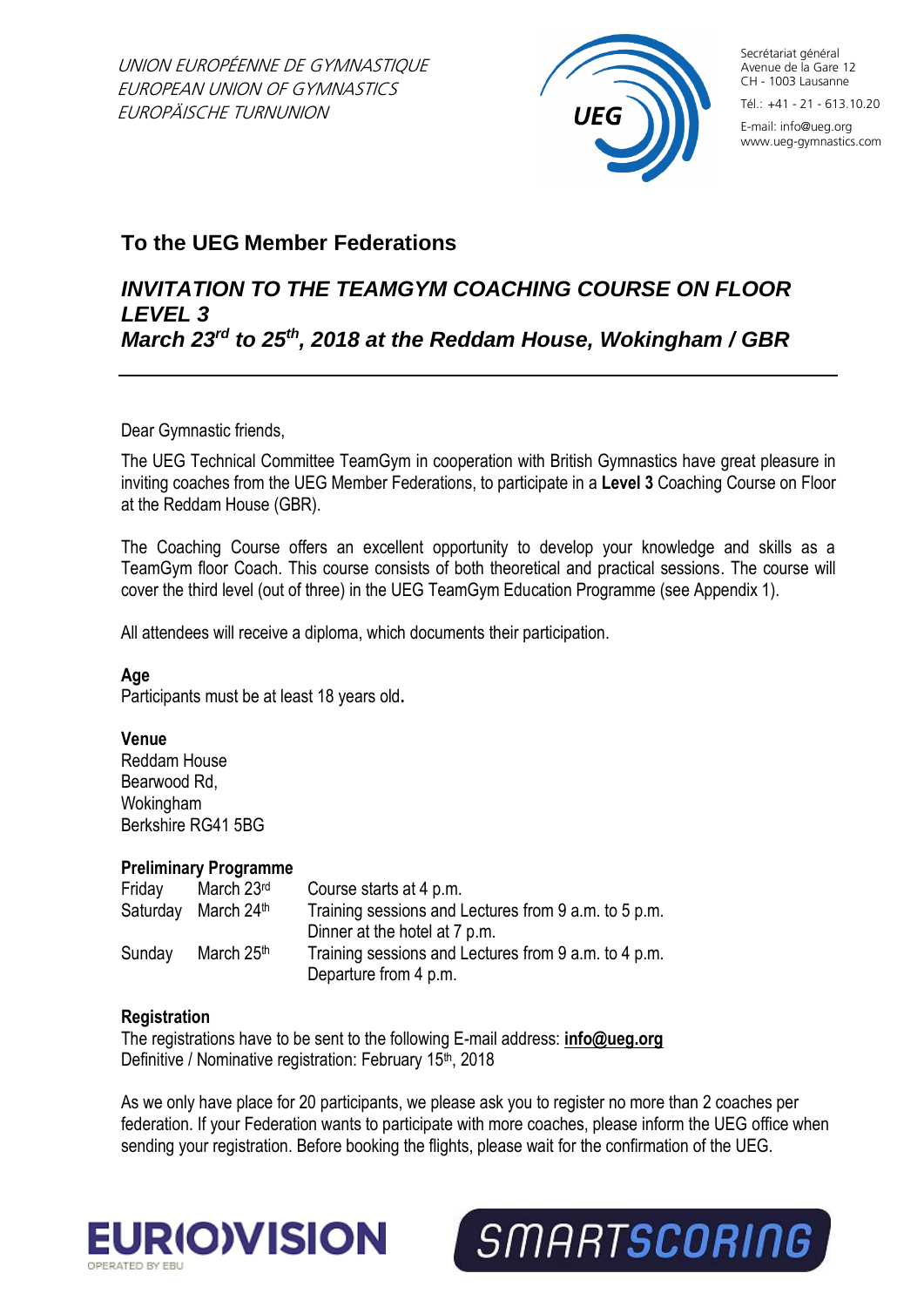#### **Participation Fee:** 230 EUR / participant

The participation fee includes, lunch, coffee breaks and the course facilities (venue, equipment, experts/lecturers) from Friday afternoon to Sunday lunch. Accommodation, breakfast and transfer from the airport are not included (see below about accommodation). The closest airport is London Heathrow (LHR).

#### **Accommodation**

Hotel: Best Western - Mote House. Mill Ln, Sindlesham, Earley, Wokingham RG41 5DG Price: £128 Single room (only 5 available), Friday Dinner, Saturday Breakfast & Dinner & Sunday Breakfast.

£92 Twin/Double room, Friday Dinner, Saturday Breakfast & Dinner & Sunday Breakfast.

To book your accommodation until February 15<sup>th</sup>, 2018, please contact Peter Tranckle: [peter.tranckle@british-gymnastics.org](mailto:peter.tranckle@british-gymnastics.org)

#### **Transfer**

Please note that we are only offering low cost airport transfers from and to London Heathrow (any terminal).

Price: £45 Airport Transfer from London Heathrow (any terminal) to the hotel for up to 3 passengers with luggage. Same price for return. Has to be paid directly to the driver. Transfers from Winnersh & Winnersh Triangle train stations can be arranged free of charge with sufficient notice.

To book your transfer, please contact Peter Tranckle: [peter.tranckle@british-gymnastics.org](mailto:peter.tranckle@british-gymnastics.org)

#### **The registration fee must be paid by February 15th, 2018** as follows:

230 EUR/participant, this amount is non-refundable and has to be transferred to the following **account of the UEG:** 

Banque Cantonale Vaudoise Place St- Francois 14, CP 300, 1002 Lausanne Account: L5205.70.49/IBAN: CH05 0076 7000 L520 5704 9 SWIFT/BIC: BCVLCH2LXXX

#### **For further information about the course, please contact:**

Peter Tranckle, TC TeamGym, [peter.tranckle@british-gymnastics.org.](mailto:peter.tranckle@british-gymnastics.org)

#### **Welcome at the Reddam House**

The Technical Committee TeamGym welcomes and anticipates the participation of both current and new TeamGym Federations.

Looking forward to seeing you in Great Britain!

We remind you to respect the deadlines and remain, With kind regards,

#### **UNION EUROPEENNE DE GYMNASTIQUE**

The President The President TC-TG Farid GAYIBOV Per SJÖSTRAND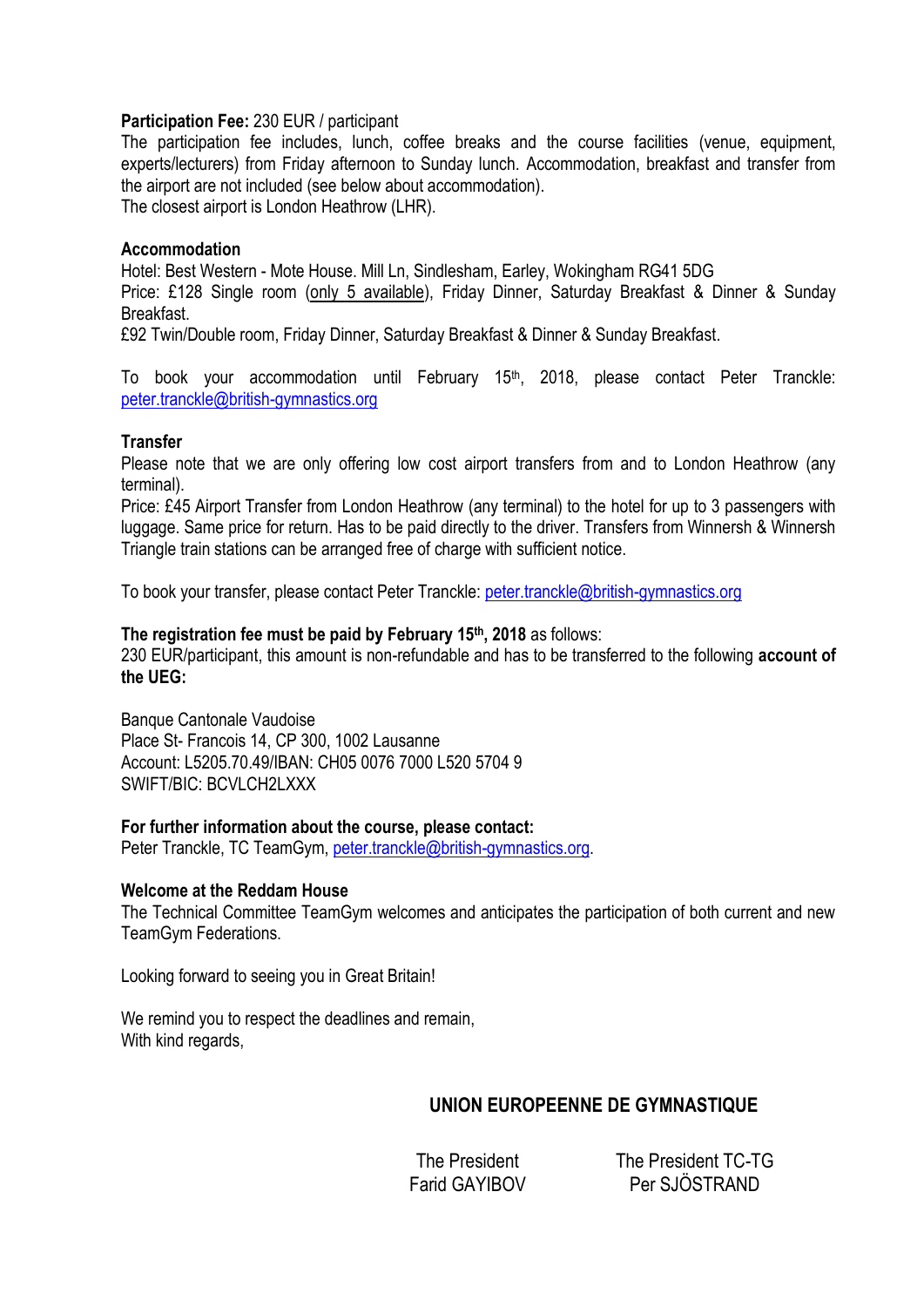

## **APPENDIX 1 – Education syllabus for TeamGym Coaches' Courses on Floor / level 1-3**

#### *Step 1*

This course is meant to give the coach basic knowledge in choreographing a TeamGym floor program and how to prepare the training of the gymnasts. Also basic knowledge in applying the Code of Point.

#### **Technique**

- Basic awareness of body posture, body awareness, room awareness and movement vocabulary and how to practice this in the daily training.
- Introduction and basic knowledge of Laban's *Bess-concept* and how this theoretical framework can enhance the gymnast's ability of mentioned elements above.
- Basic knowledge in the *dance-vocabulary* and how to apply that in gymnastics
- Basic knowledge in the *ABC* of floor difficulties.
- Basic knowledge of the *Lego-method* and how to apply that for training the difficulties.
- Basic knowledge of physical preparation of the gymnasts.

#### **Composition**

- Basic awareness of the required elements of the floor program.
- Applied practice of the required elements of the floor program.
- Basic awareness in how the *Bess-concept* can be applied in the composition of the program.
- Basic choreographic keys.

#### **Music**

- Basic awareness of musical theory and key-concepts.
- Basic understanding in the importance of the music for the floor program.
- Basic knowledge in how to analyse music.

#### **Coaching**

• Basic awareness of the impact you as a coach has on the gymnast's development

#### **Judging**

• Basic knowledge of how to read and interpret the Code of Points from a floor coach point of view.

#### *Step 2*

*This course will give the coach enhanced knowledge in different technical aspects in training the gymnasts. It will also give the coach an opportunity to be aware of the own movement vocabulary and how to apply that in to choreography. Also an introduction to basic didactic aspects that is important in order to enhance the ability of the gymnast.*

#### **Technique**

- Applied dance technique using different dance-genres.
- Analysing technique (both difficulties and choreography) using the *BESS-concept*.
- Enhanced knowledge of the Lego-method and in analysing the difficulties.
- Further knowledge in physical preparation of the gymnast.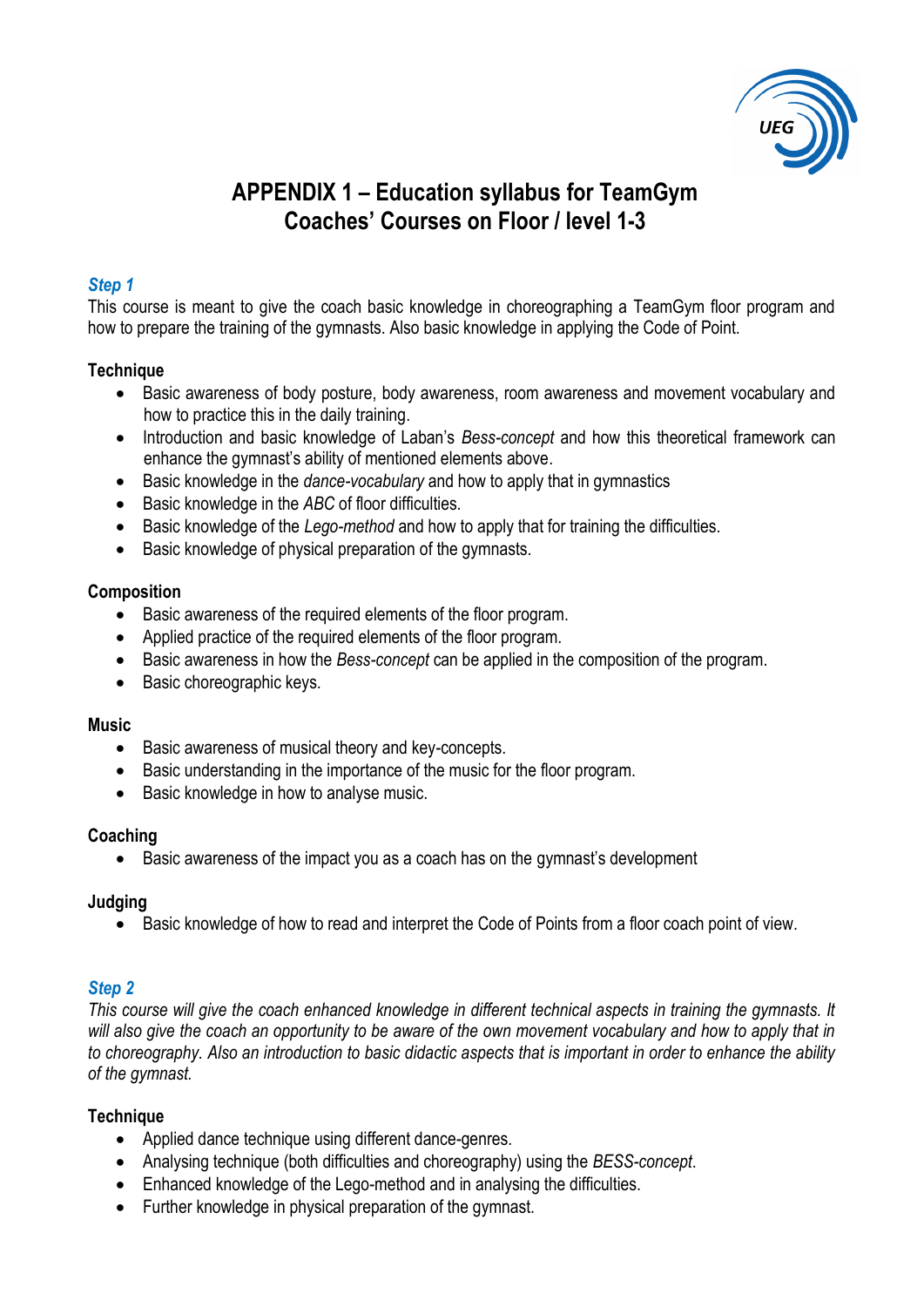#### **Composition**

- Improvisation awareness of movement vocabulary.
- Analyse composition using the BESS-concept.
- Further choreographic keys and how to develop movement material.

#### **Music**

• Further awareness of expressing the music in movements

#### **Coaching**

- Basic knowledge of Didactics.
- Basic knowledge of bodily learning processes (Visual, Auditive, Kinaesthetic Tactile) and in transferring to the gymnast's.
- Basic awareness in the use of the voice.

#### *Step 3*

*The "theme" of this course is how to accomplish perfection, both in the performance of the gymnast's as well as the choreography.*

#### **Technique**

- Further knowledge in how applying the *BESS-concept* in analysing difficulty elements
- Enhanced knowledge in physical preparation of the gymnast.
- Knowledge of how to build up progression of the difficulty elements over time.
- Preparation for more difficult technical elements and how to perform them in flow.
- Preparation for more difficult choreography.
- Technical-exercises for improving the awareness of the gymnasts.

#### **Composition**

- Enhanced knowledge of and the ability in how different choreographic elements and the relation between them can improve the experience of the program.
- Awareness of the expression of the program.
- How to make in-depth analysing of the program

#### **Coaching**

- Enhanced knowledge in aspects around didactics.
- How to raise the awareness of the individual gymnast as well as the team and their performance.
- Awareness of how to use imagery and metaphors in order to enhance the performance of the team.